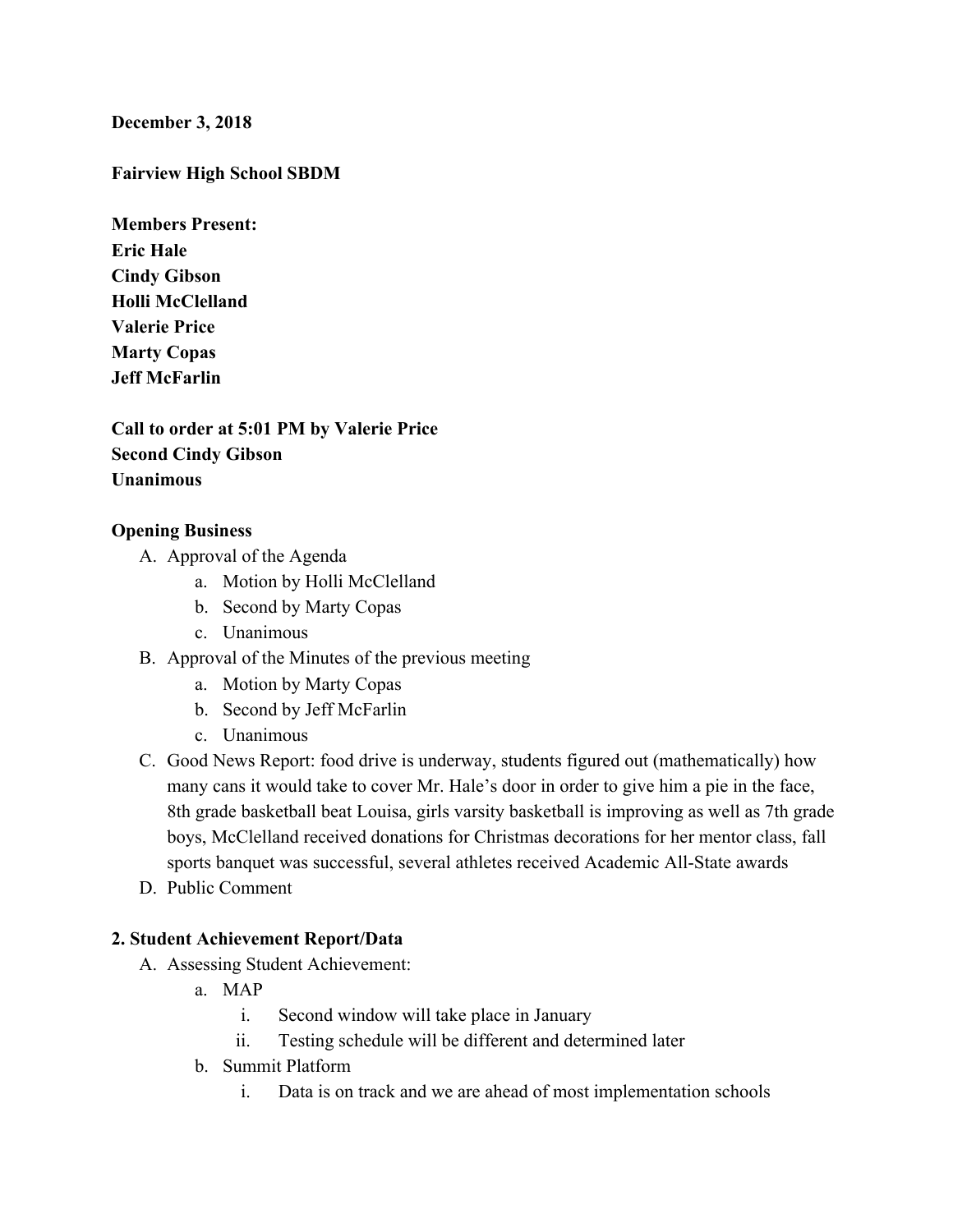- c. Common Assessment
	- i. Will be developed by departments during weekly meetings
- B. Student Achievement Report

## **3. School Improvement Planning**

- A. Monthly Review
	- a. Special Meeting for Monday December 10th to finalize CSIP
- B. Continuous Improvement Process

## **4. Budget Report:**

A. Accounts are in good standing

## **5. Committee Reports**

A. No Committee Reports at this time.

## **6. Bylaw or Policy Review/ Readings/ Adoption**

- A. 2nd Reading of Vaping Policy
	- a. Motion to approve Marty Copas
	- b. Second by Cindy Gibson
	- c. Unanimous
- B. 1st Reading of Grading Policy
	- a. 80% of grade will come from the Summit Platform
	- b. 20% of grade will come from Learning Checks developed by departments and approved by the principal
	- c. Motion to approve amendments by Holli McClelland
	- d. Second by Jeff McFarlin
	- e. Unanimous

# **7. Old Business**

- A. Vaping Policy
- B. Mentor Night

### **8. New Business:**

A. Meeting with Fairview Independent School District Board of Education to discuss goals, data, what is going well, etc.

### **9. Upcoming Deadlines**

A. **Jan 1 —** SBDM Improvement Plan due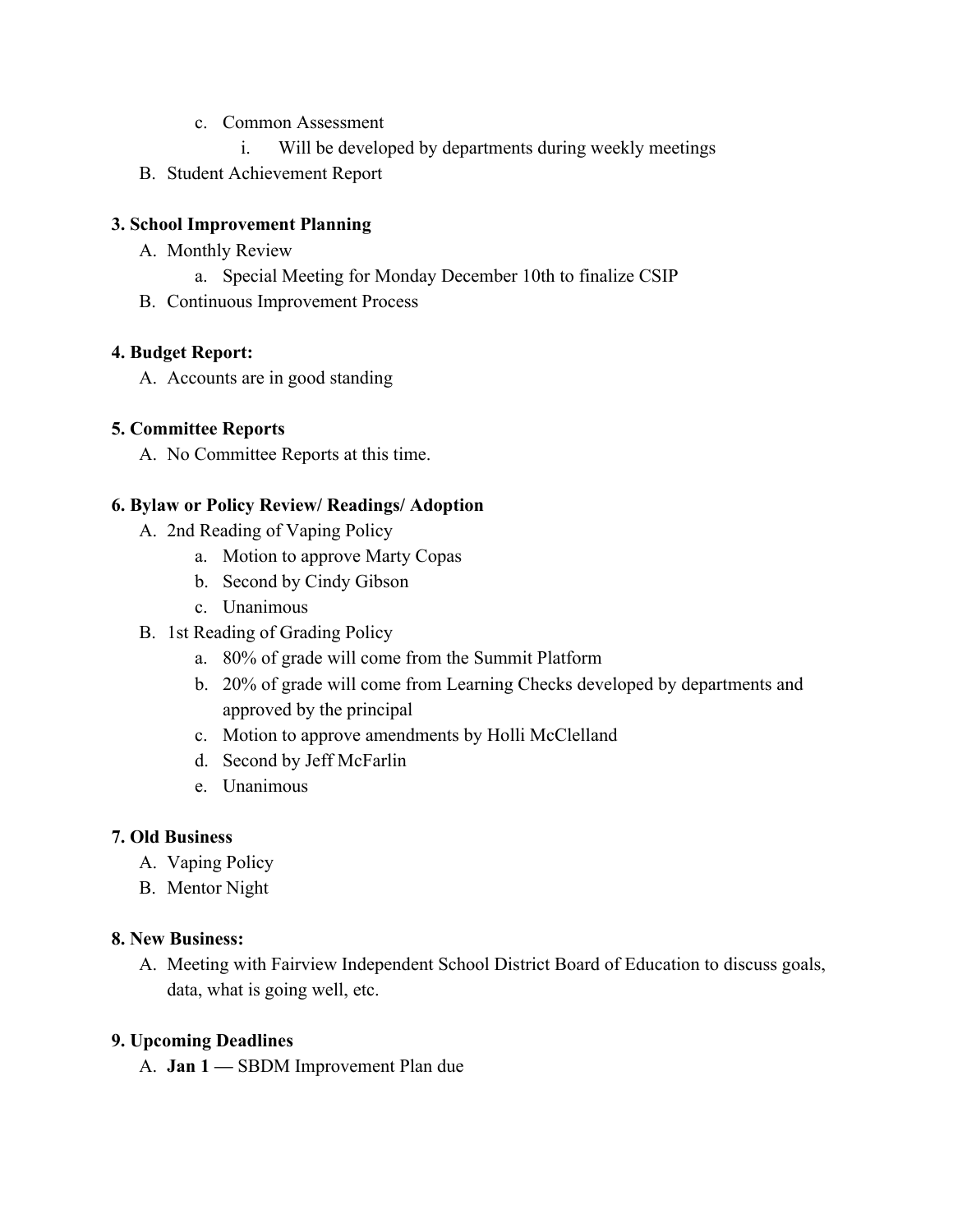- B. **Jan 15 —** SBDM-approved Writing Policy to KDE (KASC shared sample policy on members only)
- C. **Feb 1 —** achievement gap targets due to superintendent
- D. **KDE Timeline for School Improvement Plan**
- E. Phase Three November 1 to January 1:
	- a. Comprehensive Improvement Plan
	- b. Closing the Achievement Gap Diagnostic
	- c. Executive Summary
	- d. Title I Annual Review Diagnostic

Council should record improvement plan (or sections as they've been completed) approval in the agenda and minutes.

# **10. Motion to adjourn at 7:00 PM by Valerie Price Second by Holli McClelland Unanimous**